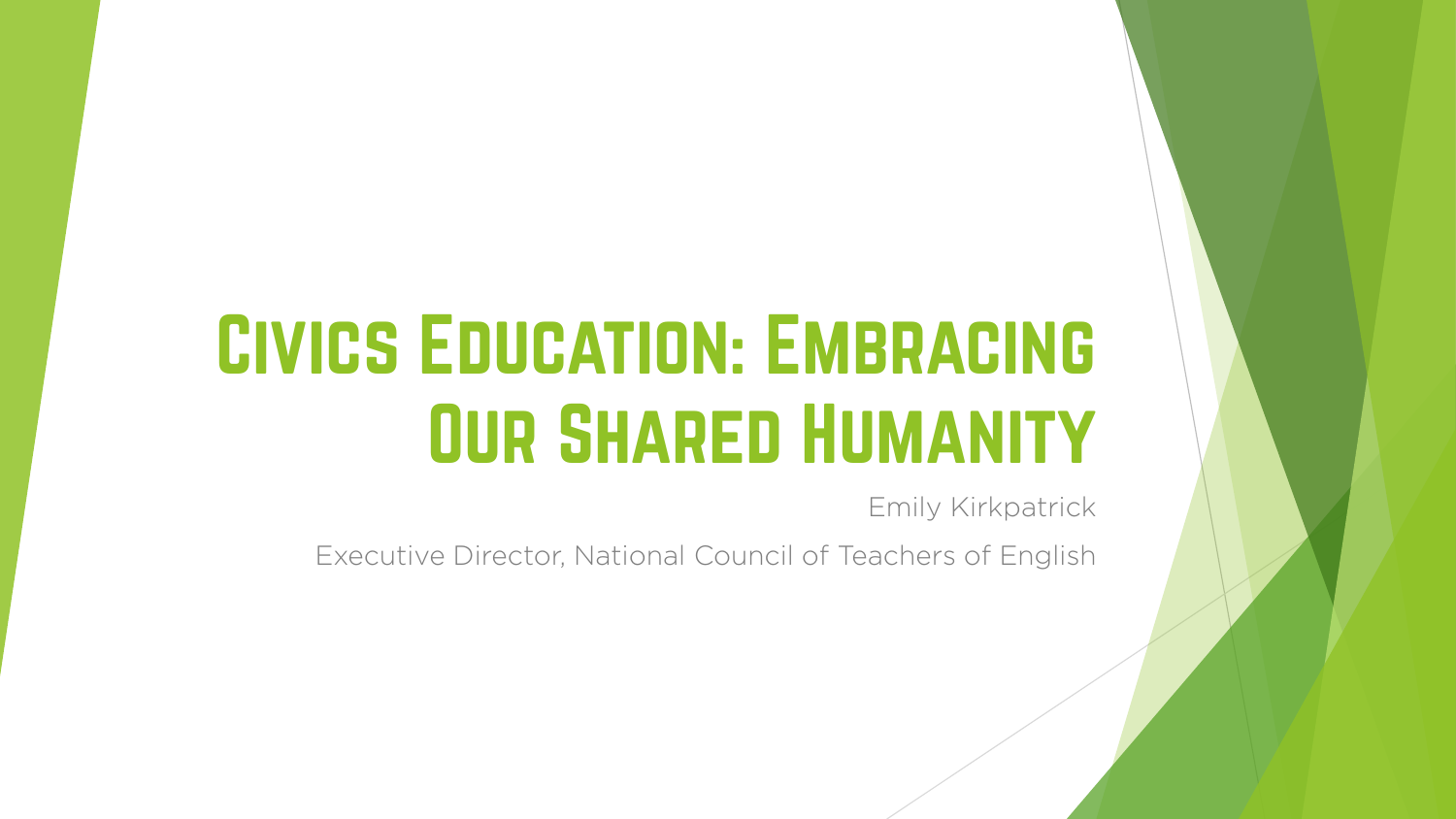## **SESSION DESCRIPTION**

The events of the past year have made all of us rethink the role of education in preparing our children for an increasingly complex world. The need to expand civics education has found overwhelming bipartisan support in a year that saw deep divisions in the electorate and record voter turnout.

During this Meet Up, we'll explore how civics education can be woven throughout the curriculum to foster the competencies students need to be empathetic, engaged citizens in our often-messy democracy.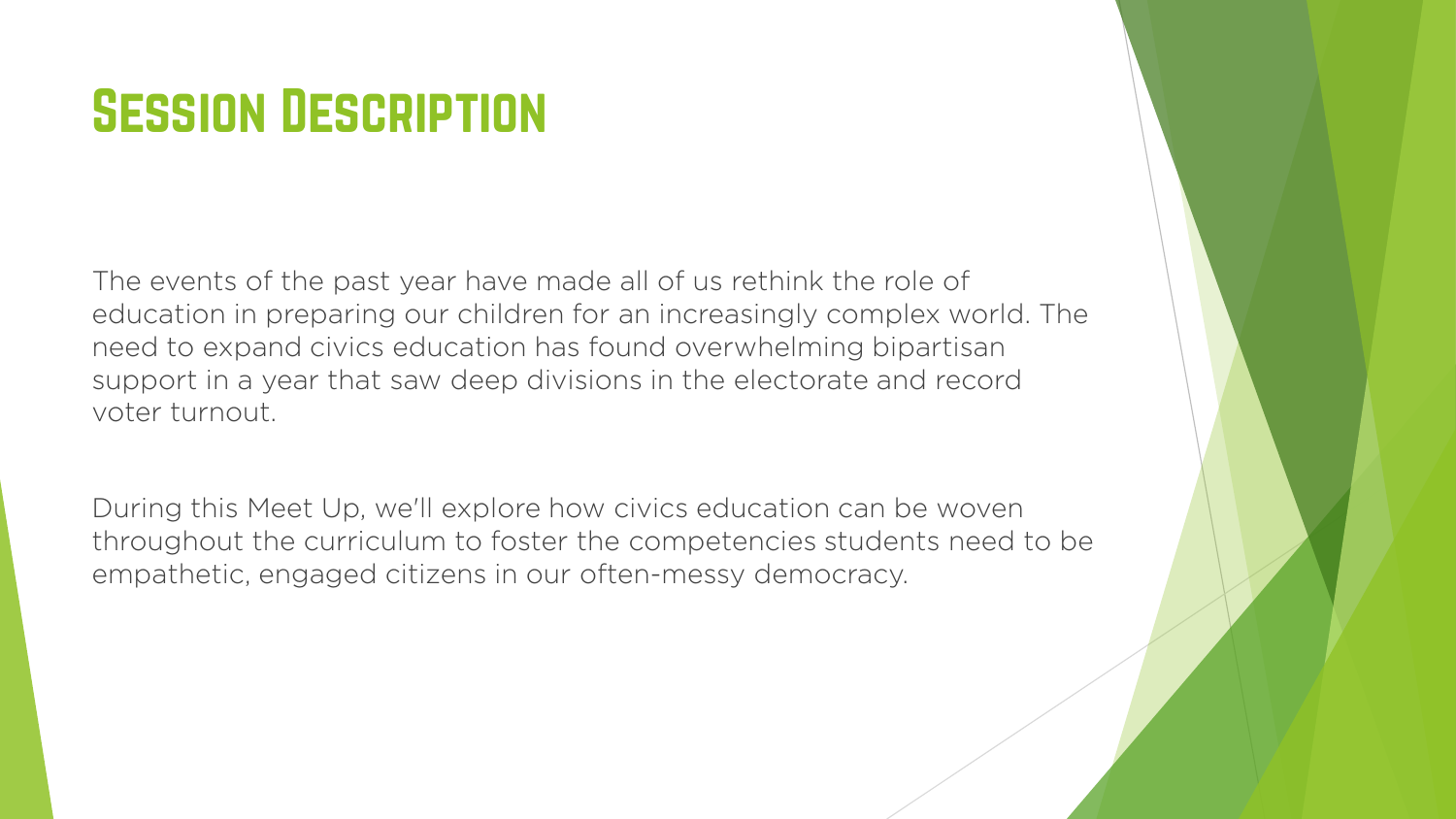## LEARNING OBJECTIVES

- Explore tools and strategies for cultivating the knowledge and skills students need to engage in civil discourse.
- Exchange ideas on how we can reach across disciplines to make media literacy an integral part of the curriculum.
- Consider how best to nurture student voice and celebrate students' roles as not only content consumers, but also content creators.